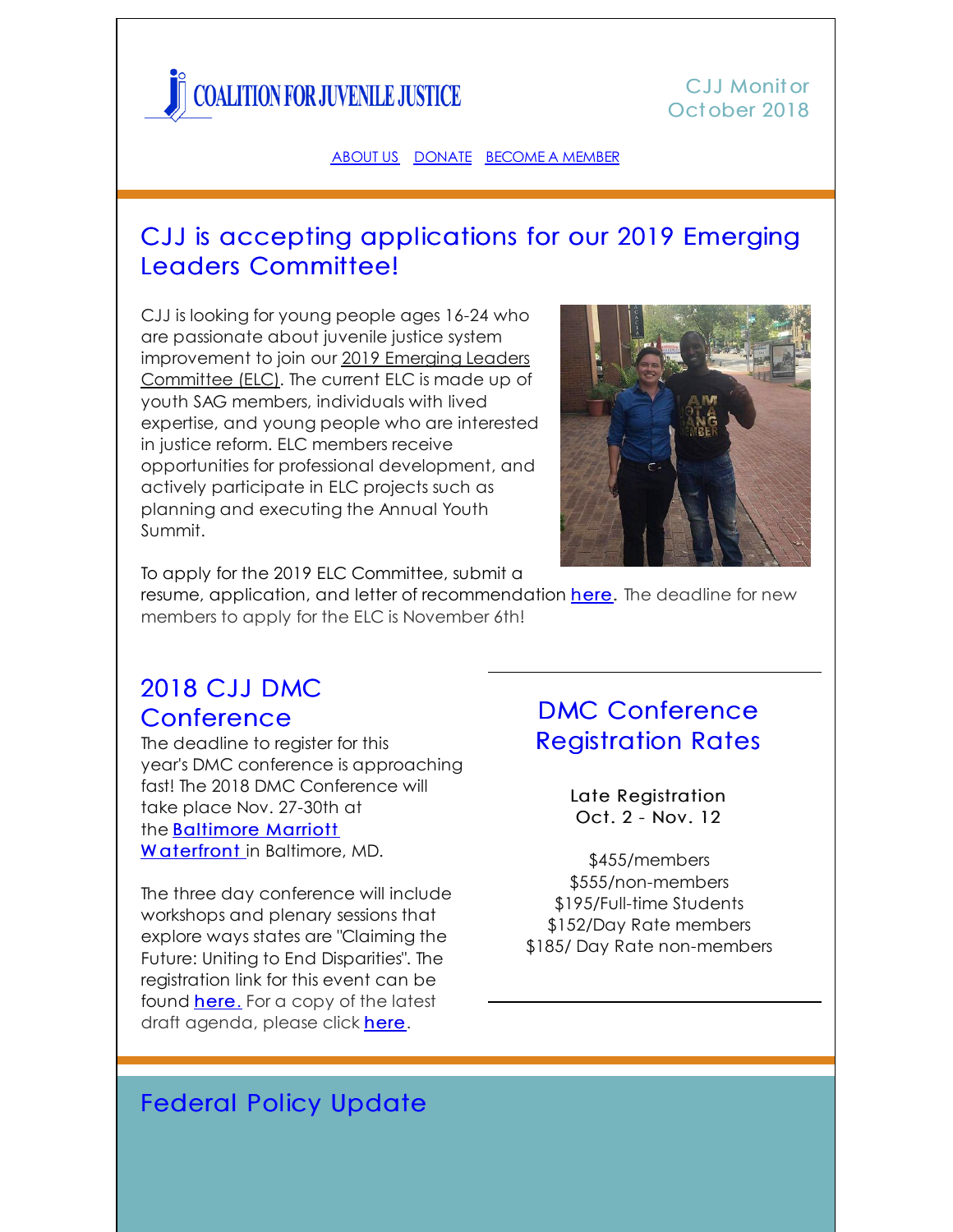

Congress is closer than ever to reauthorizing the Juvenile Justice and Delinquency Prevention Act (JJDPA)!

Earlier in the 115th Congress, both the House and Senate approved bills that would update the country's main federal law on juvenile justice. Key differences exist between [Senate](https://www.congress.gov/115/bills/s860/BILLS-115s860es.pdf) Bill 860 and [House](https://www.congress.gov/115/bills/hr1809/BILLS-115hr1809pcs.pdf) Bill 1809 that will need to be addressed before the bill can become law. Specifically, the two bills differed on whether to phase out the Valid Court Order (VCO) exception, a provision that enables young people to be detained for status offenses if their behavior violates a judicial order. The bills also differ on whether to incorporate parts of the Youth PROMISE Act into Title V of the JJDPA.

On Sept. 28, the House passed compromise language, HR [6964](https://www.congress.gov/115/bills/hr6964/BILLS-115hr6964pcs.pdf), that would address and remedy the differences between the two bills. HR 6964 would not include a VCO phaseout, but would incorporate the Youth PROMISE Act in Title V. The Senate will now need to approve compromise language in order to reauthorize the JJDPA.

The Act was last reauthorized in 2002. Click [here](https://sparkaction.org/content/take-action-jjdpamatters-keep-kids-and-communities-safe) to contact your member of Congress and let them know that our kids can't wait, the time is now to pass the JJDPA.

## Upcoming Webinars

## Measuring [Educational](http://juvjustice.org/webinars-and-trainings/future-opportunities) Opportunity in Juvenile Justice Schools

#### October 29 at 3:00pm Eastern

As a whole, education programs in secure facilities are not as good as they need to be, and many systems do not have strong data collection practices in place to inform strong policy and program decision-making. Advocates know that highquality education is one of the essential components of a rehabilitative juvenile justice program, but the deficits in these programs mean young people return to their communities even farther behind in school and are at greater risk of dropping out entirely.

During this webinar, Bellwether Education Partners will discuss their comprehensive analysis of education data for juvenile justice facilities in every state. They will also offer recommendations for providers to improve accuracy in data reporting for future data collections, connect system leaders interested in improving education opportunities to resources, and preview the follow-up analysis of 2015-16 data.

Presenters include: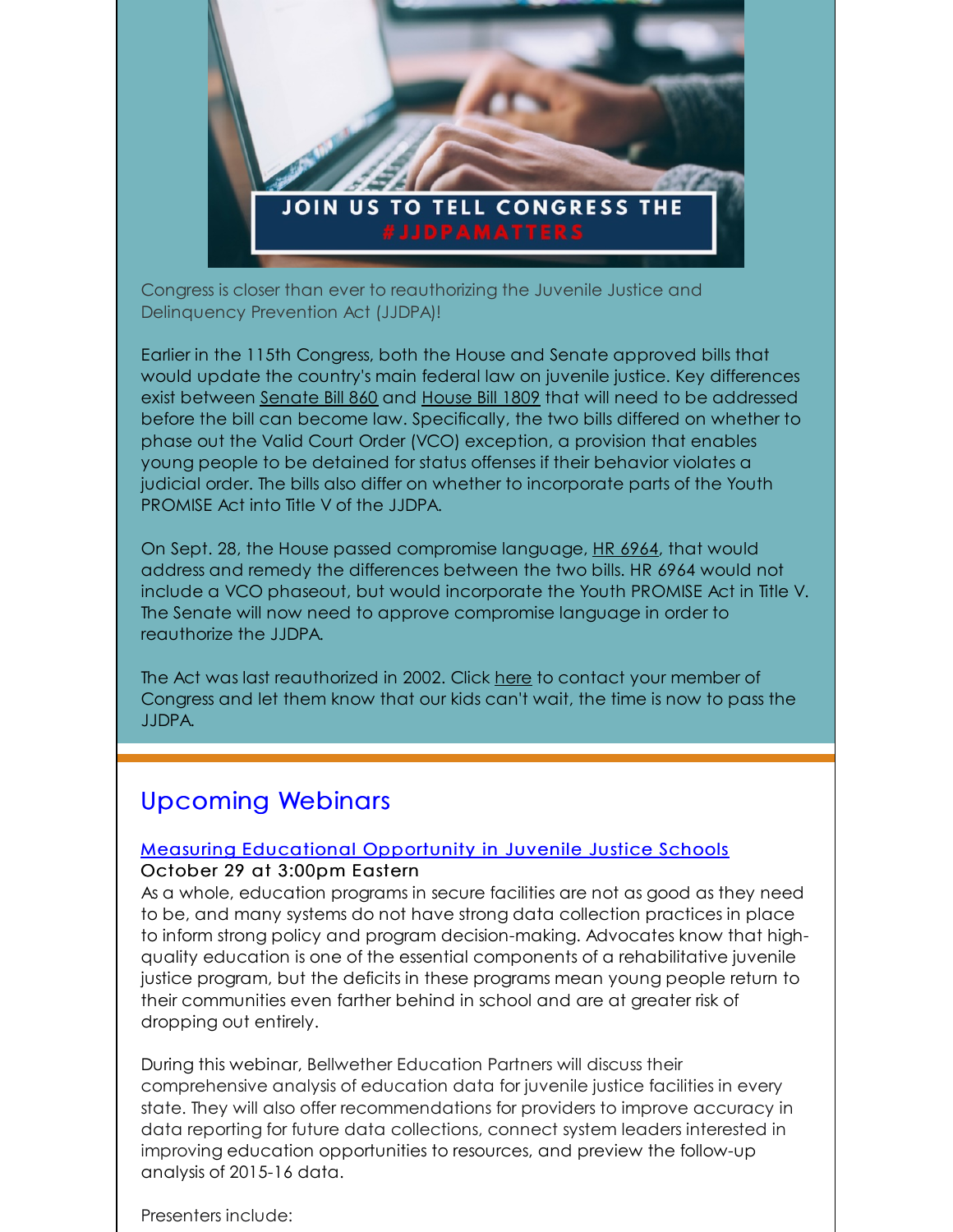Hailly T. N. Korman, Principal of Bellwether Education Partners Max Marchitello, Senior Analyst of Bellwether Education Partners

To register, click [here](https://register.gotowebinar.com/register/1397753450094436354)!

### Emerging Leaders Present: Adolescent Brain [Development](https://register.gotowebinar.com/register/3260858312393110787)

November 7 at 3:00 p.m. Eastern

In this webinar, Nicholas Turco, a member of CJJ's Emerging Leaders Committee, will discuss his personal research on how trauma affects adolescent brain development.

Studies in neuroscience have revealed that the effect of trauma on a young person's brain exacerbate the at times impulsive nature of adolescents, and make it more likely for young people to become justice involved. Up to 90% of all young people involved in the juvenile justice system have experienced complex trauma. This presentation seeks to cover how trauma affects the developing brain. It paints in broad strokes what types of policy and practice are needed to support youth who have survived trauma and help them transition out of the juvenile justice system and into positive and fulfilling lives.

This webinar is part of an ongoing series featuring members of CJJ's Emerging Leaders Committee.

Presenters include: Nicholas Turco, Member of CJJ's Emerging Leaders Committee

This webinar is free to attend. To register, click [here](https://attendee.gotowebinar.com/register/3260858312393110787) today!

Webinars are free to CJJ members. To become a member, click [here](http://www.juvjustice.org/civicrm/contribute/transact?reset=1&id=2).

# Would You Like to Blog for CJJ?

CJJ is looking for bloggers for CJJ [Today](http://www.juvjustice.org/blog) to author stories and posts about juvenile justice. We're [particularly](http://www.juvjustice.org/about-us/state-advisory-group-members) interested in stories from State Advisory Group members or staff or staff, CJJ [individual](http://juvjustice.org/about-us/members/individual-memberships) or youth [members](http://juvjustice.org/youth-members), and CJJ **[organizational](http://www.juvjustice.org/about-us/members/organizational-memberships) members**, about issues at the state or local level, interesting programs or approaches, and perspectives about the course of juvenile justice reform at the local or state level. We also welcome blog posts from other juvenile justice system stakeholders. Blog posts can be between 400-750 words in length. Click [here](http://files.constantcontact.com/31e4a892301/ae2fa24f-a0c7-4002-a04b-2d9a65ad104a.pdf) to see our other guidelines for blogs.

Suggested topics could include:

- School to Prison Pipeline
- Girls in the Juvenile Justice System
- Remedying Racial and Ethnic Disparities
- Adolescent Brain Development
- Evidence-Based Practices
- Status Offenses
- Family and Youth Involvement
- Promising Practices or Program Spotlights
- **If interested please email [info@juvjustice.org](mailto:info@juvjustice.org) for more details.**



W ant to see news that's important to you in the CJJ Members and Partners

Learn More [About](http://juvjustice.org/about-us/members) CJJ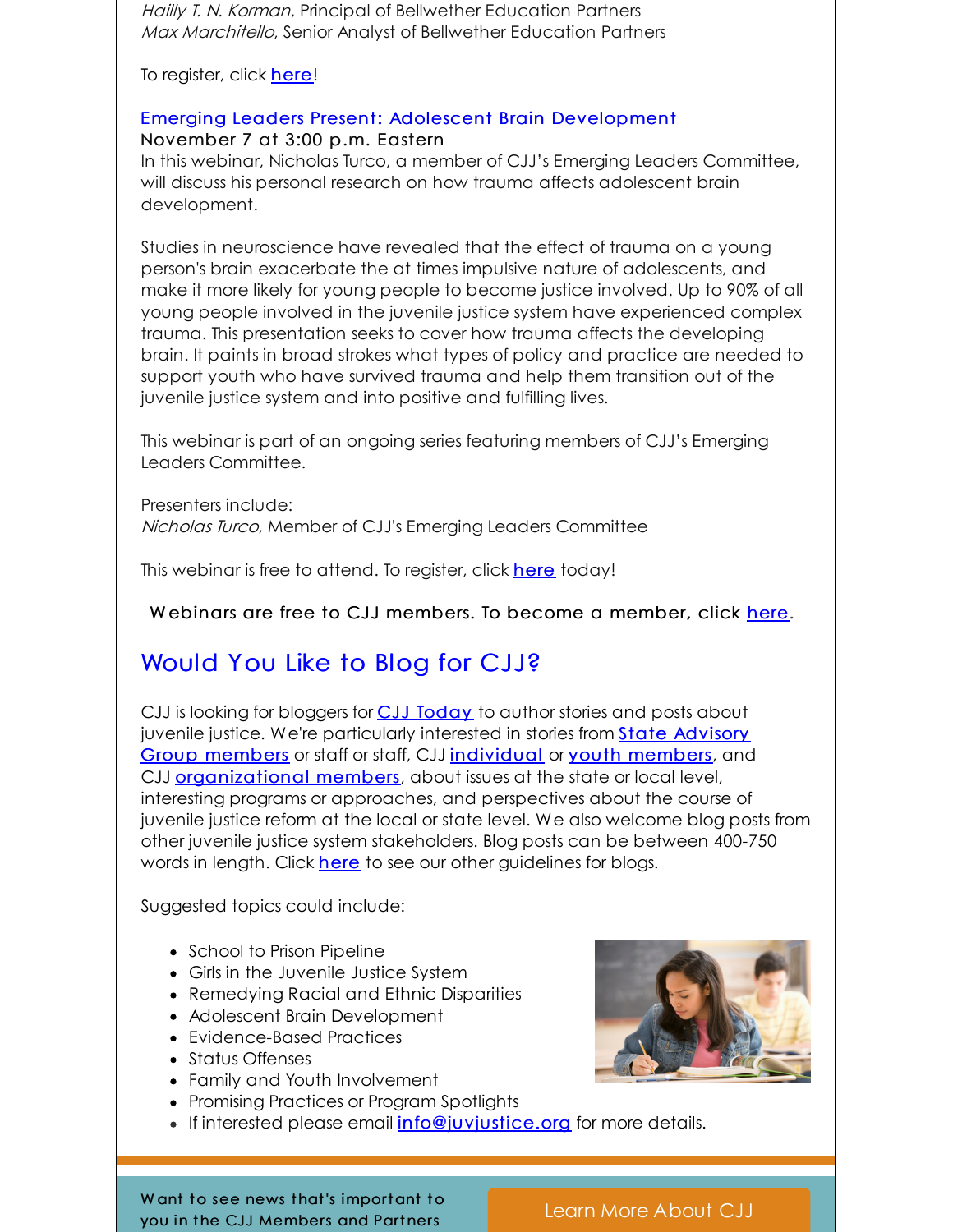section? Join CJJ as a member today!

# Member Spotlight: Georgia

This summer, the Georgia Criminal Justice Coordinating Council (CJCC) Statistical Analysis Center (SAC) published the Disproportionate Minority Contact in Georgia's Juvenile Justice System: A Three Prong Approach to Analyzing DMC in Georgia.

The Georgia Juvenile Justice State Advisory Group

(SAG) commissioned the Georgia SAC to conduct a Disproportionate Minority Contact (DMC) identification study and assessment with the goal of identifying emerging trends and determining where intervention strategies can be most effectively implemented. The completed analysis used a mixed method, threephase approach to evaluating DMC in Georgia.

Notably, the analysis produced five recommendations for addressing DMC moving forward. These five recommendations are: reducing DMC at referral, targeting intervention efforts to those counties with sustained disproportionality, reducing the use of certain disciplinary measures at the school level, analyzing individual-level data for differential offending, and utilizing enhanced data collection methods to shape specialized interventions.

To read Disproportionate Minority Contact in Georgia's Juvenile Justice System: A Three Prong Approach to Analyzing DMC in Georgia, click [here](https://cjcc.georgia.gov/sites/cjcc.georgia.gov/files/2018 DMC Assessment - 6.26.18.pdf).

## Jeff Butts, Mass., Recognized for System Reform Efforts

On September 20 at the JDAI Massachusetts Awards Breakfast Ceremony, Jeff Butts received the "Standing Ovation" Award for his outstanding contributions to the work of the Juvenile Detention Alternatives Initiative in Massachusetts. Jeff Butts is a LICSW in the Greater Boston area. He has Chaired CJJ's Government Relations Committee since 2014.



Membership!

## Other News and Events

### EVENTS AND TRAININGS

- The 2019 CJJ Annual Conference will take place June 19-22 in Washington D.C. Stay tuned for additional details regarding registration!
- Join Rights4Girls and the Georgetown Center on Poverty and Inequality on Girls' Justice Day, Thursday, October 25, 2018 from to 5 PM to 7 PM for a reception and poetry reading to celebrate the launch of their new publication, I am the Voice: Girls' Reflections from Inside the Justice System. To RSVP for this event, click [here](https://www.google.com/url?q=http://bit.ly/IamtheVoice&source=gmail&ust=1539695093723000&usg=AFQjCNFT4H52obrvzzWhzMNYS1-wxonKoQ)**.**
- On November 5, from 4 to 5 p.m. ET, the **Positive Youth [Outcomes](http://links.govdelivery.com/track?type=click&enid=ZWFzPTEmbXNpZD0mYXVpZD0mbWFpbGluZ2lkPTIwMTgxMDE4Ljk2NDExNzExJm1lc3NhZ2VpZD1NREItUFJELUJVTC0yMDE4MTAxOC45NjQxMTcxMSZkYXRhYmFzZWlkPTEwMDEmc2VyaWFsPTE3MzE3NzYyJmVtYWlsaWQ9c21vb3RAanV2anVzdGljZS5vcmcmdXNlcmlkPXNtb290QGp1dmp1c3RpY2Uub3JnJnRhcmdldGlkPSZmbD0mbXZpZD0mZXh0cmE9JiYm&&&103&&&http://cjca.net/index.php/aboutus/committees/positive-youth-outcomes-pyo-committee)**